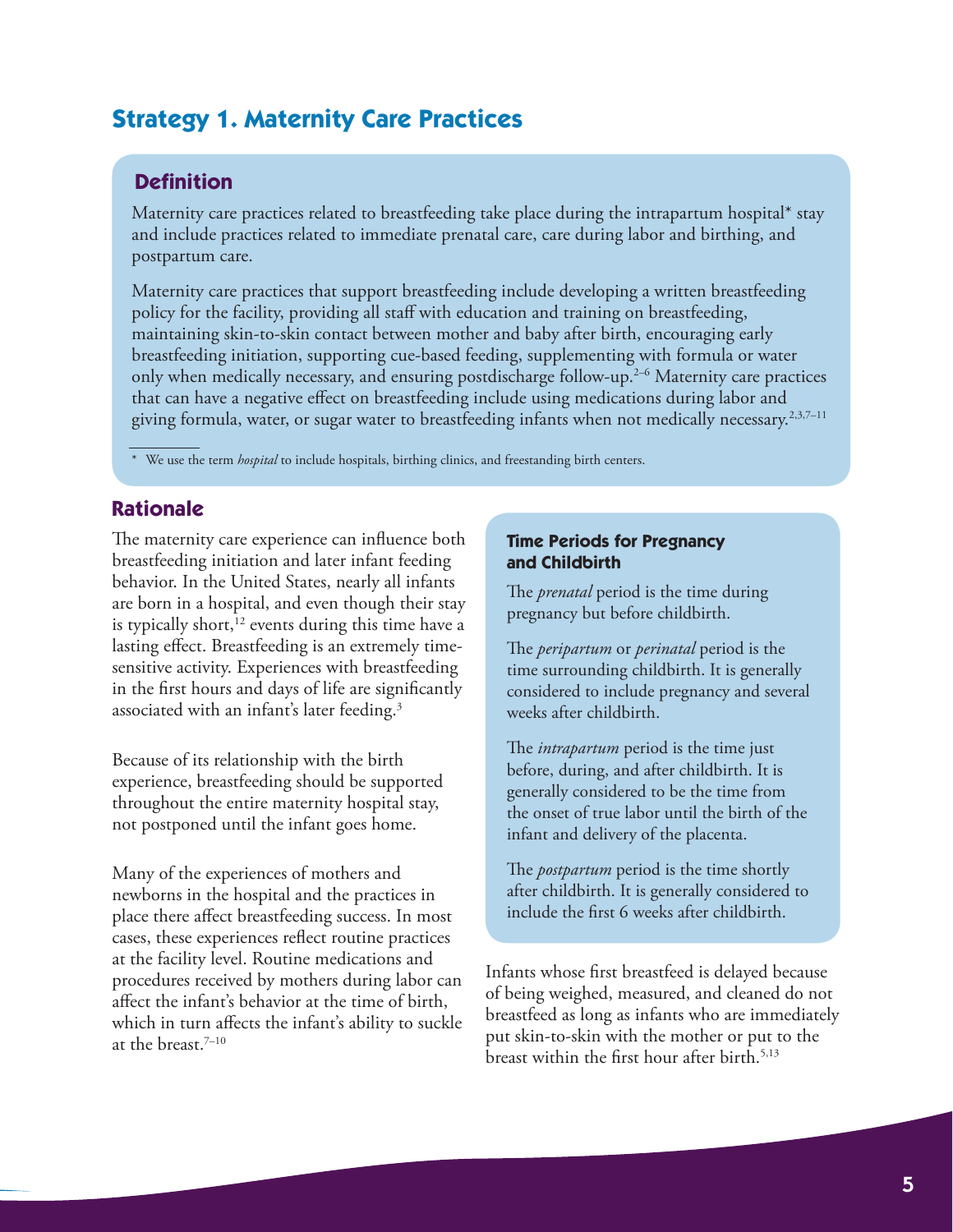

In addition, mothers who "room in" with their infants, rather than having the infant taken to a nursery at night, will have more chances to learn feeding cues and practice breastfeeding because of the infant's proximity.

# **Evidence of Effectiveness**

A Cochrane review of studies designed to evaluate the effectiveness of interventions to promote the initiation of breastfeeding found that institutional changes in maternity care practices effectively increased breastfeeding initiation and duration rates.14 In 1991, the World Health Organization (WHO) and the United Nations Children's Fund (UNICEF) established the Baby-Friendly Hospital Initiative (BFHI), which supports and recognizes hospitals and birthing centers that offer an optimal level of care for infant feeding by following the BFHI's Ten Steps to Successful Breastfeeding. These steps are practices that hospitals can implement that have been shown to improve breastfeeding outcomes.4,15,16 The American Academy of Pediatrics (AAP) endorsed the BFHI in 2009.<sup>17</sup>

Multiple studies have demonstrated improved breastfeeding outcomes when hospitals adopt these steps. Educating hospital staff through an 18-hour UNICEF training program has been shown to enhance compliance with optimal maternity care practices and increase breastfeeding rates.18 Immediate skin-to-skin contact between mother and infant has been associated with longer duration of breastfeeding.<sup>5,13</sup> In contrast, supplemental feeding of breastfed newborns negatively affects overall infant health and breastfeeding outcomes.<sup>1-3,11</sup>

Birth facilities that have achieved the Baby-Friendly designation typically experience an increase in breastfeeding rates.<sup>16</sup> A relationship has been found between the number of BFHI steps in place at a hospital and a mother's

# **Baby-Friendly Hospital Initiative: Ten Steps to Successful Breastfeeding15**

- 1. Have a written breastfeeding policy that is routinely communicated to all health care staff.
- 2. Train all health care staff in skills necessary to implement this policy.
- 3. Inform all pregnant women about the benefits and management of breastfeeding.
- 4. Help mothers initiate breastfeeding within 1 hour of birth.
- 5. Show mothers how to breastfeed and how to maintain lactation, even if they are separated from their infants.
- 6. Give newborn infants no food or drink other than breast milk, unless medically indicated.
- 7. Practice "rooming in"—allow mothers and infants to remain together 24 hours a day.
- 8. Encourage breastfeeding on demand.
- 9. Give no pacifiers or artificial nipples to breastfeeding infants.
- 10. Foster the establishment of breastfeeding support groups and refer mothers to them upon discharge from the hospital or clinic.

breastfeeding success.3,6 One study found that mothers who stayed in hospitals that did not follow any of the steps were eight times as likely to stop breastfeeding before their infants were 6 weeks old as mothers who stayed at hospitals that followed six of the steps.<sup>3</sup> In a randomized trial of maternity hospitals and clinics in Belarus, regardless of the type of facility, those that received the Baby-Friendly designation reported improved breastfeeding rates and health outcomes for infants and mothers, as well as greater patient and staff satisfaction.<sup>4</sup>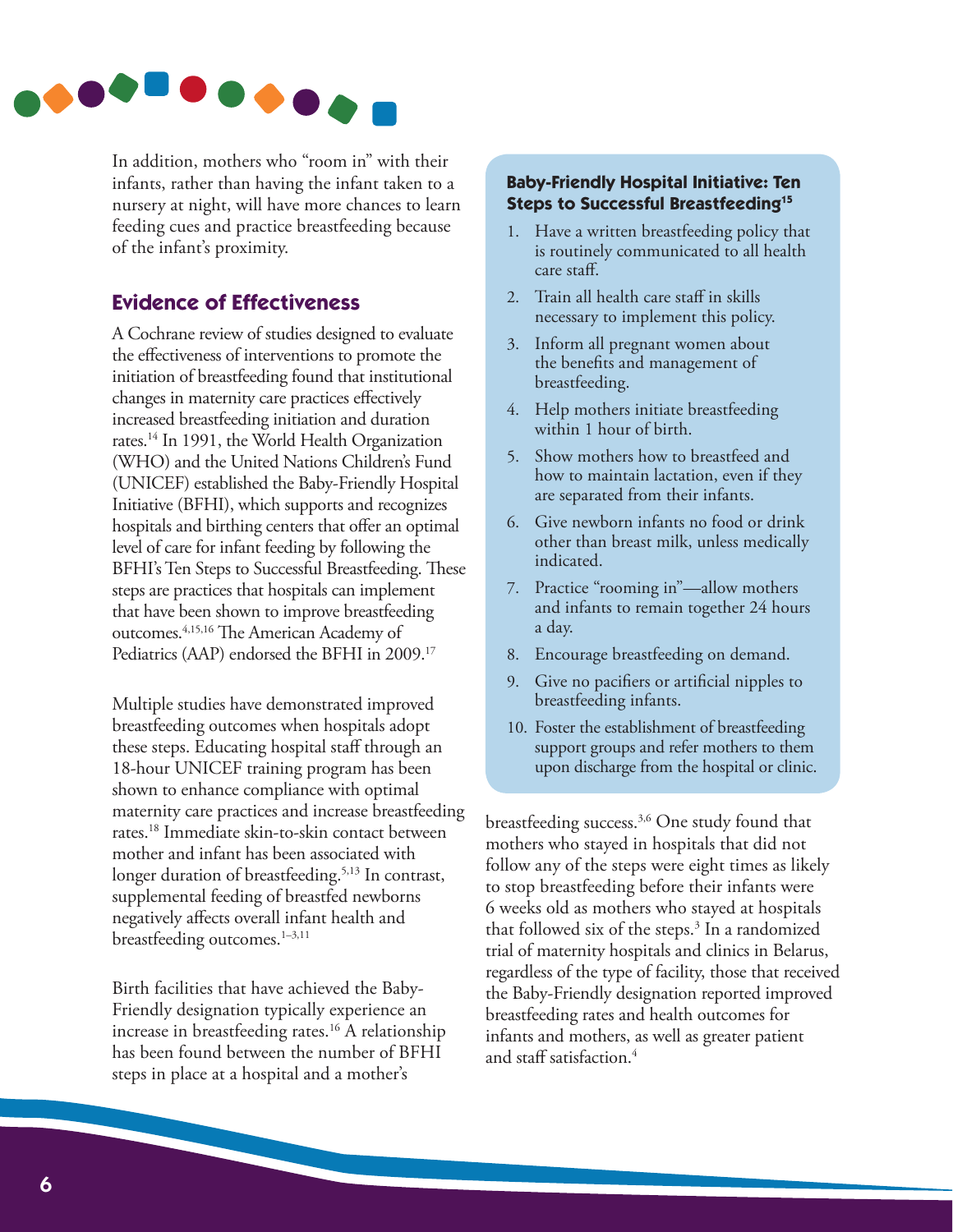

Other birthing practices not included in the Ten Steps to Successful Breastfeeding may also have an effect on breastfeeding. For example, lower breastfeeding rates have been found among infants whose mothers were given labor analgesics $8.9$ or epidural anesthesia7,10 or who had a surgical (cesarean) birth.<sup>19-21</sup> Women who experience these procedures may need extra breastfeeding support.<sup>22</sup> In addition to implementing the Ten Steps to Successful Breastfeeding to become designated as Baby-Friendly, hospitals must also abide by WHO's *International Code of Marketing of Breast-*

*milk Substitutes*, which prohibits distribution of gift bags with formula or other materials that promote formula.

A 2000 Cochrane review found that distributing samples of infant formula to new mothers negatively affected exclusive breastfeeding.23 A study in Oregon found that women who breastfed exclusively and who did not receive commercial discharge bags were more likely to exclusively breastfeed for up to 10 weeks than women who received the bags.<sup>24</sup>

# **Key Considerations**

The Ten Steps to Successful Breastfeeding have been implemented in maternity care facilities worldwide as part of the BFHI. As of May 2013, a total of 166 hospitals and maternity care facilities in the United States carry the BFHI designation. However, this number covers only about 7% of all U.S. births. Hospital officials should consider the following issues when they apply to be designated as Baby-Friendly:

• Designation as a BFHI facility requires that the facility demonstrate adherence to all Ten Steps to Successful Breastfeeding and WHO's *International Code of Marketing of Breast-milk Substitutes* to outside evaluators.



- Each step has detailed requirements.
- Evaluation requires an on-site visit that includes interviews with multiple staff members and patients, as well as reviews of patient charts.
- Many different types of facilities have achieved BFHI status in the United States, from small facilities that serve primarily low-risk, privately insured patients to large facilities that serve mainly high-risk, publicly insured or uninsured patients. All types of hospitals, including comprehensive hospitals, military facilities, and freestanding birth centers, have achieved BFHI status.

Some maternity care practices may be easier to improve than others. Hospitals may choose to make incremental changes while working to improve overall maternity care. For example,

- Incremental changes in maternity care may be easier to achieve, particularly if hospital leaders are unaware of the role that routine maternity care practices can play in supporting breastfeeding.
- Changes can include adding new practices that support breastfeeding, eliminating practices known to negatively affect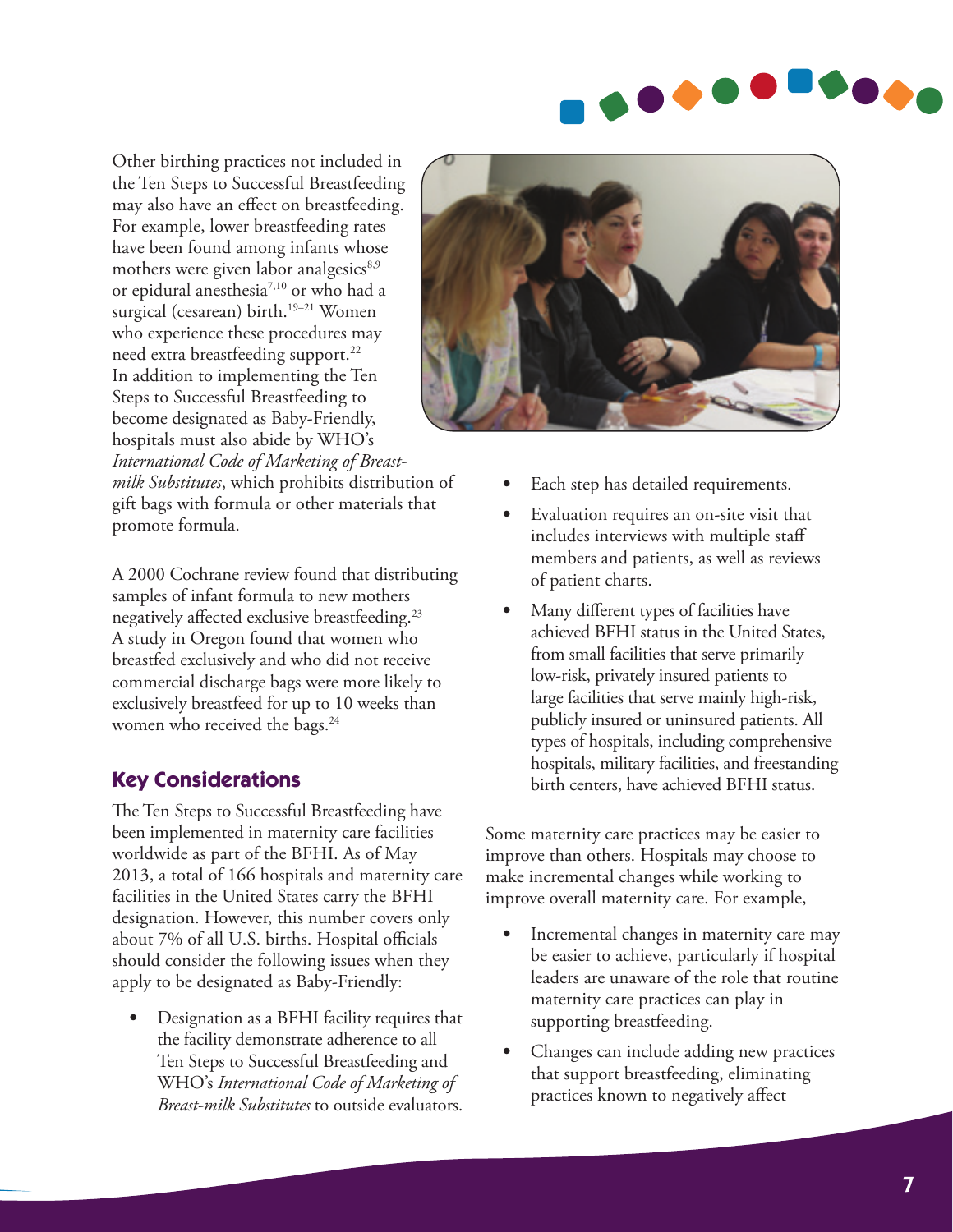

breastfeeding, or using some combination of these strategies.

• Incremental steps are not limited to those identified in the Ten Steps to Successful Breastfeeding, but they should be evidence-based.25

# **Program Examples**

#### **Baby-Friendly USA**

Baby-Friendly USA is the organization responsible for designating maternity care facilities as Baby-Friendly in the United States. It works with external evaluators to coordinate all BFHI activities. The BFHI is a global program sponsored by WHO and UNICEF to encourage and recognize hospitals and birthing centers that offer an optimal level of care for infant feeding. The BFHI helps hospitals give mothers the information, confidence, and skills they need to successfully initiate and continue breastfeeding their babies or to feed formula safely, and it gives special recognition to hospitals that have done so.

### **National Survey of Maternity Practices in Infant Nutrition and Care (mPINC)**

In 2007, CDC completed a national survey of maternity care feeding practices and policies at all facilities in the United States and U.S. territories that provide intrapartum care. Subsequent mPINC surveys have been conducted every 2 years since then. For each survey, facilities receive individualized reports, and states receive aggregated reports. Facility and state leaders use these reports to assess current maternity care efforts and look for ways to make improvements.

The Carolina Breastfeeding Institute used mPINC data as part of a comprehensive, baseline assessment tool for hospitals involved in a breastfeeding-friendly health care project. The program is designed to support efforts by North Carolina hospitals to implement the Ten Steps to Successful Breastfeeding and make sure these efforts are effective and sustainable.

# **Action Steps**

- 1. Review state regulations for maternity care facilities to determine if they reflect evidence-based practices or other practices in this report.
- 2. Sponsor a statewide summit of key decision makers at maternity care facilities to improve maternity care practices across your state.
- 3. Provide opportunities for hospital staff members to participate in training courses in breastfeeding.
- 4. Focus on hospitals that serve large numbers of low-income families and

those that serve a large portion of your state's population.

- 5. Create links between maternity care facilities and community breastfeeding support networks across your state.
- 6. Integrate maternity care into related quality improvement efforts.
- 7. Encourage hospitals to use The Joint Commission's\* Perinatal Care core measure set to collect data on exclusive breastfeeding.

The Joint Commission is an independent organization that accredits and certifies health care organizations and programs in the United States.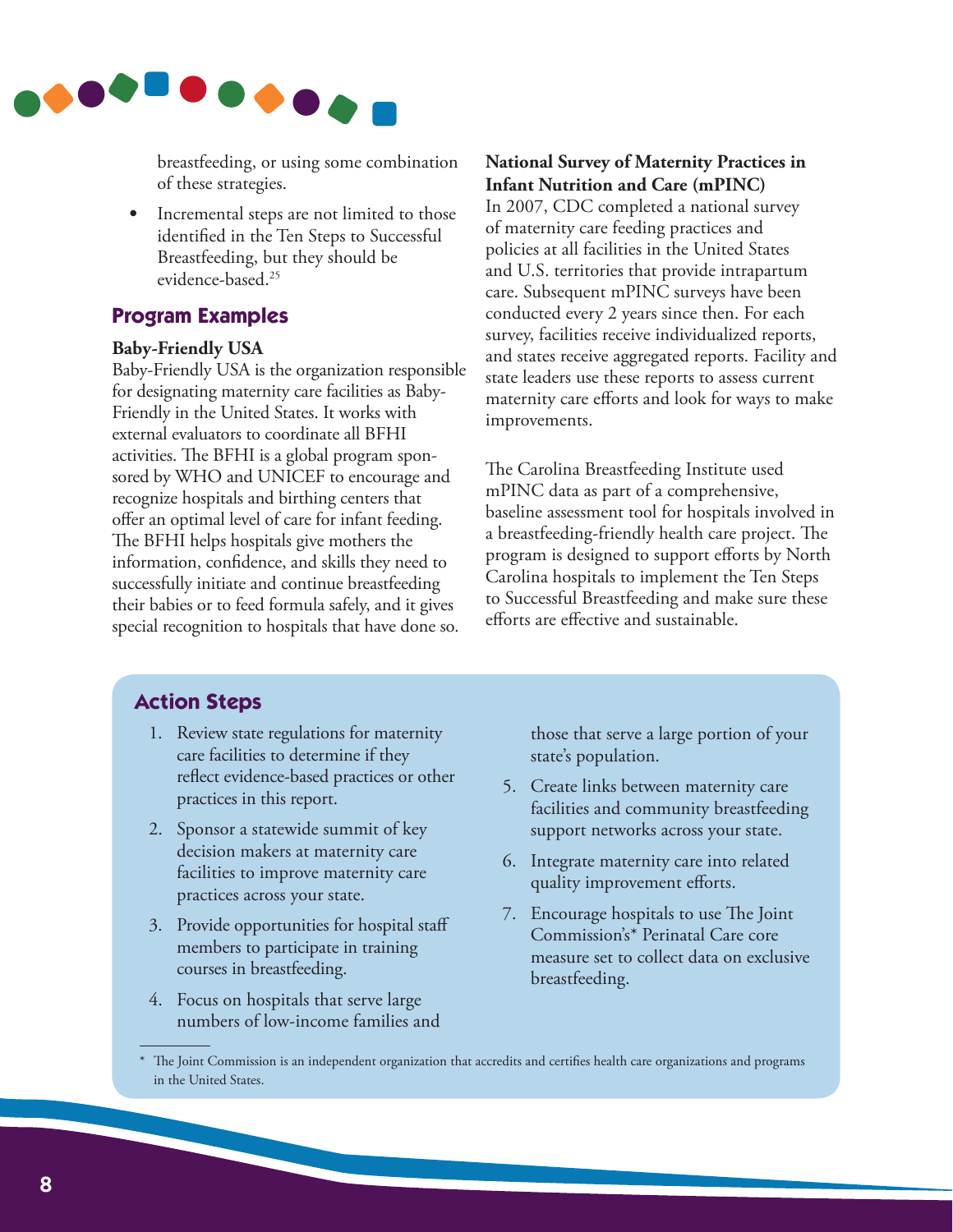

St. Dominic's Hospital in Jackson, Mississippi, used its 2007 mPINC data to look for ways to improve its maternity care practices. As a result, the hospital has changed several of its policies and practices, including buying donated human milk and not giving formula to mothers at discharge. The hospital is also changing bedside transition practices to keep infants with their mothers instead of taking them to the nursery for baths, shots, and newborn exams.

#### *Colorado Can Do 5!* **Initiative**

This initiative provides informational sessions to state hospitals and medical centers on five Baby-Friendly steps that are associated with breastfeeding duration.25 It is a collaborative effort of the Colorado Physical Activity and Nutrition Program, the Special Supplemental Nutrition Program for Women, Infants, and Children (WIC), the Colorado Women's Health Unit, and the Colorado Breastfeeding Coalition.

As a result of the initiative, 51 of the state's 55 hospitals have received training. The Colorado Department of Public Health and Environment also manages a Listserv with resources and updates for a network of hospital staff members who provide lactation services.

#### **New York State Department of Health**

Officials in New York learned from the results of CDC's National Immunization Survey that the state had the highest proportion of breastfed infants who were receiving supplemental feeding with formula by age 2 days. To address this issue, infant feeding data from the New York Statewide Perinatal Data System were used to rank state hospitals on three breastfeeding indicators: initiation, exclusivity, and formula supplementation of breastfed infants during the birth hospitalization. Each hospital received information about its ranking compared with other hospitals.



The data were also added to the Maternity Information leaflet given to each patient at time of admission and posted on the New York State Department of Health (NYSDOH) Web site.

In addition, the NYSDOH provided every maternity hospital in the state access to the *Ten Steps to Successful Breastfeeding: 18-Hour Interdisciplinary Breastfeeding Management Course in the United States.* They also partnered with the National Initiative for Children's Healthcare Quality to include 12 state hospitals in a quality improvement learning collaborative.

#### **Washington State Department of Health**

The Washington State Department of Health's Nutrition and Physical Activity Program funded the Breastfeeding Coalition of Washington to pilot a project to encourage hospitals to